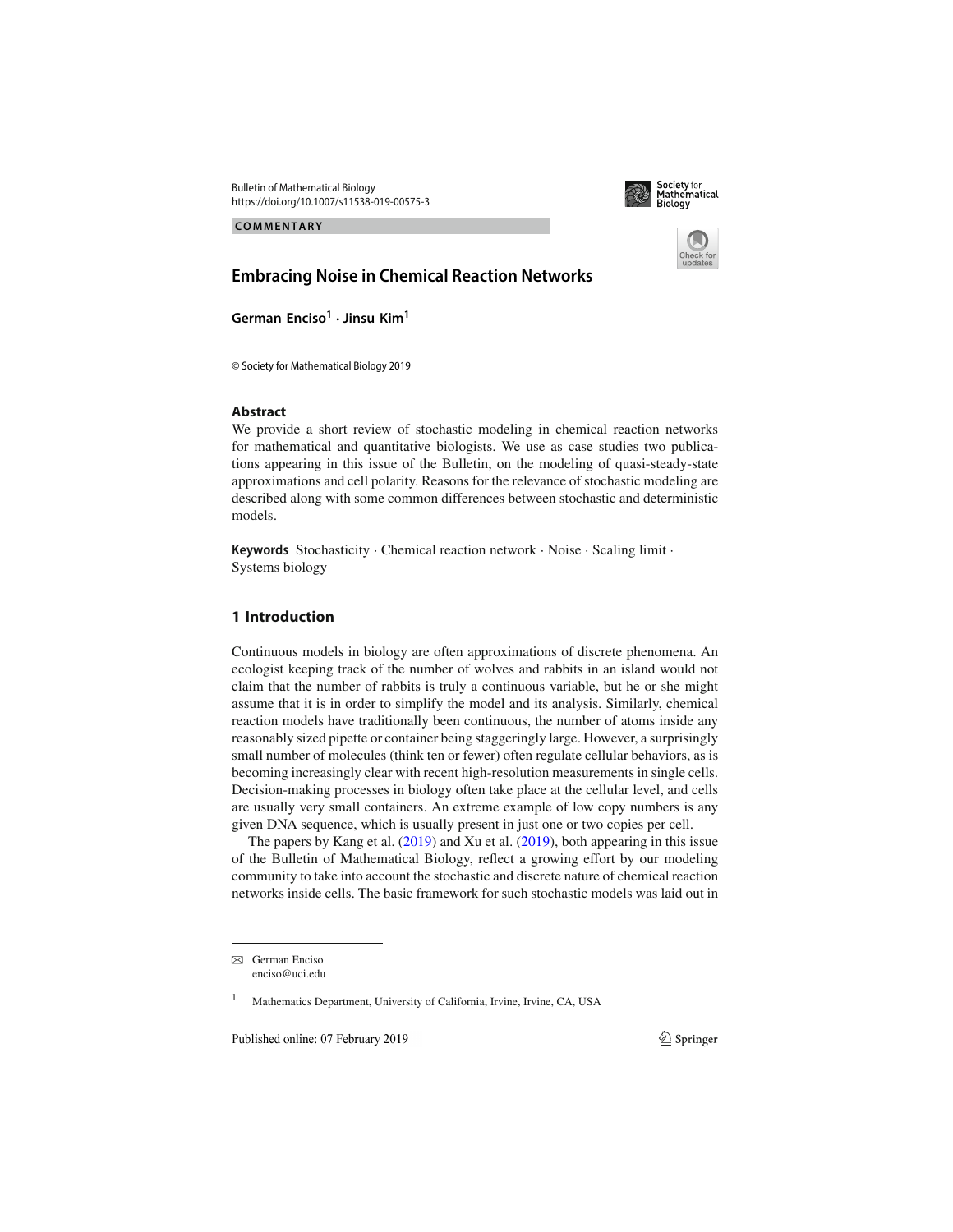the early twentieth century by Markov and others, with what is now known as discretespace, continuous-time Markov processes (Gagniuc 2017). Credit for applying this framework in the context of chemical reactions in the 1970s is usually given to Gillespie (1977), although earlier work appears to have been carried out by Delbrück and others (Bartholomay 1958, 1959; Delbrück 1940; McQuarrie 1967).

Both papers in the present issue compare the behavior of stochastic chemical reaction networks with their deterministic counterparts, in order to obtain insights about phenomena that can arise when relevant sources of noise are taken into account. Kang et al. (2019) carry out different forms of quasi-steady-state analysis (QSSA) in a stochastic enzymatic system, determine sufficient conditions for their validity and compare these conditions with the deterministic case. Xu et al. (2019) introduce noise into an important model of cell polarity controlled by the protein Cdc42 and find both differences and similarities, such as oscillations in the stochastic system that are not found for comparable parameters in the deterministic case.

Other efforts to expand deterministic models by including stochastic effects have already yielded spectacular results. The classical experimental system known as the repressilator (Elowitz and Leibler 2000) was not known for being a very reliable oscillator, and other experimental teams had tried to stabilize the oscillations by including additional feedback loops. The laboratory of Johan Paulsson set out instead to understand the effects that stochasticity caused in the original system. After carrying out this theoretical analysis, they made targeted changes to the original repressilator by stripping it down to its essential elements, and the resulting oscillating colonies stayed synchronized over hundreds of generations without coupling (Potvin-Trottier et al. 2016). This illustrates that even simple genetic circuits are capable of high precision if the effects of noise are properly handled.

Sample solutions of a stochastic system (such as in Figs. 1, 2) are generally calculated using the so-called Gillespie algorithm. Theoretical analysis is usually based on the so-called chemical master equation of the system, an ODE whose individual variables  $p_I(t)$  are the probabilities of the system being in state *I* at time *t*. Since a proper introduction to these two main tools is out of the scope of this short review, we refer the reader to Section 7.6 of the book by Ingalls (2012) for an accessible primer. See also Hahl and Kremling (2016), Paulsson (2005) and Székely and Burrage (2014) for additional reviews and comments on the stochastic modeling of biochemical networks.

#### **2 Comparing Stochastic and Deterministic Systems**

Many stochastic biological systems have similar behavior to their deterministic counterparts, at least in the short term. Going back to the model of wolves and rabbits on an island, the same oscillatory dynamics found in a predator–prey Lotka–Volterra model might be found in the corresponding stochastic system with a finite number of animals. However, if the stochastic system runs for sufficiently long, a time will come where the wolves accidentally eat all the rabbits or the wolves themselves die off, at which point the stochastic system will have a starkly different qualitative behavior from the deterministic system. In this way, it is not difficult to find biologically relevant models that have very different long-term behavior when modeled stochastically.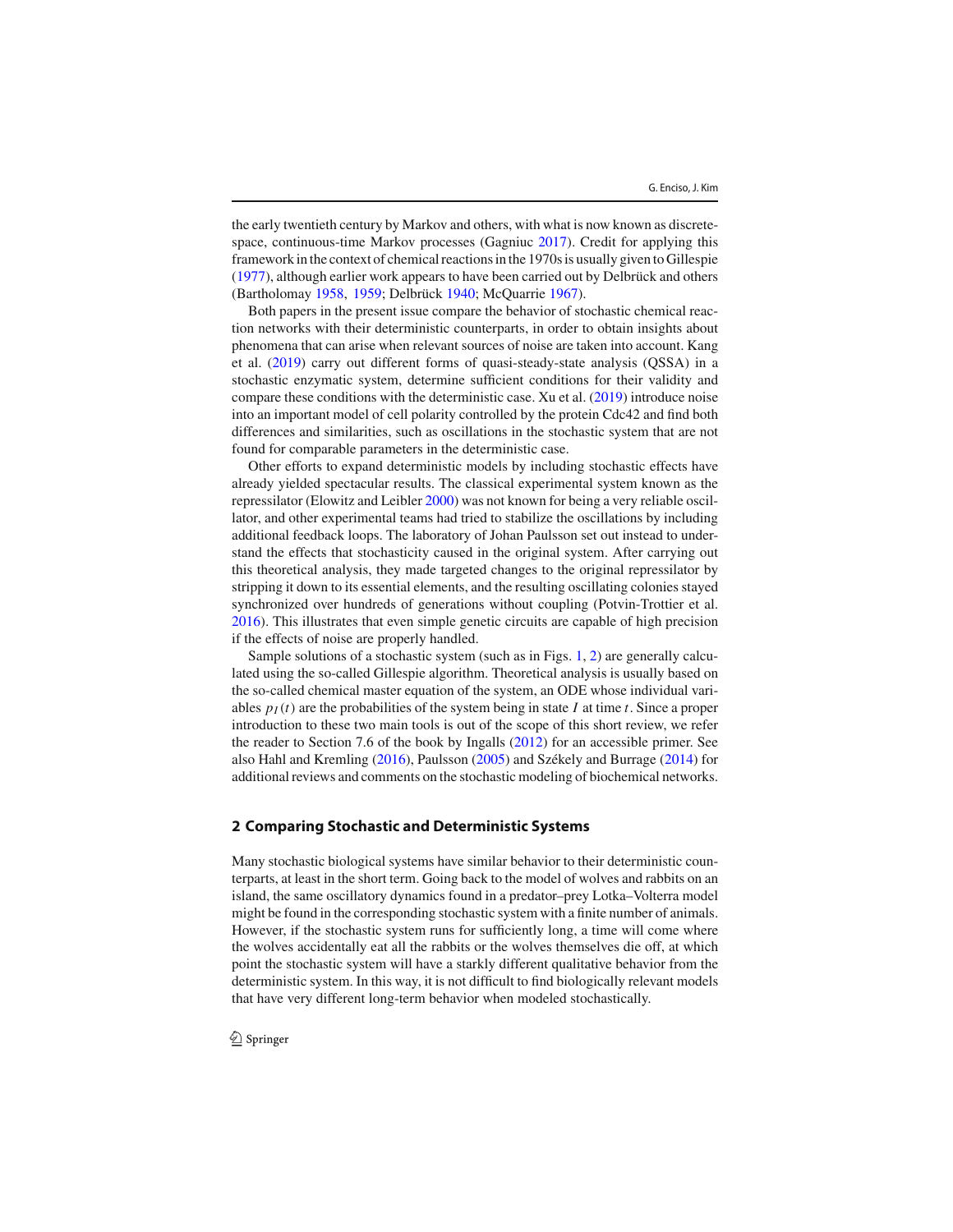In the case of chemical reaction networks, classical work by Kurtz (1972) showed a similar correspondence between deterministic and stochastic systems. Kurtz considered an arbitrary stochastic chemical reaction network inside a container of volume *V*, and he imagined *V* becoming increasingly larger. This leads to a scaling of both the initial species amounts and the reaction parameters. In the limit, as *V* converges to infinity, the rescaled system is shown to converge toward the associated deterministic network, but *only over a fixed time interval*. In this way, the short-term behavior of stochastic and deterministic systems coincides (at least under this particular scaling limit), but their long-term behavior may be quite different.

The so-called deficiency theory for chemical reaction networks offers some insights into systems that display an analogous short-term and long-term behavior when modeled deterministically or stochastically. Much of this theory is centered around reaction networks with deficiency zero and weakly reversible reactions. The deterministic ODE in any such network admits a unique and locally stable steady state on each stoichiometric compatibility class (Feinberg 1972; Horn 1972). Similarly, Anderson and colleagues showed that the stochastic counterpart of these systems admits a product form of Poisson stationary distributions centered around the deterministic steady state (Anderson et al. 2010). Intuitively, this means that individual solutions of the nondeterministic system will eventually hover around the corresponding deterministic steady state. But more recently, another family of chemical reaction networks was found to behave rather like the wolves and the rabbits on the island. Networks with socalled absolute concentration robustness in the deterministic setting were found under additional hypotheses to encounter an 'extinction event' when modeled stochastically. That is, in such systems one or more of the species die off entirely in the long term with probability one (Anderson et al. 2014). See Anderson and Cappelletti (2018) for more examples where the two types of model have different dynamical behaviors.

## **3 Stochastic QSSA Analysis**

In this issue of the Bulletin, Kang along with collaborators KhudaBukhsh, Koeppl and Rempala continue the work initiated by Kurtz in the above section and consider the traditional enzyme–substrate network

$$
S + E \xrightarrow[k-1]{k_1} C \xrightarrow{k_2} P + E. \tag{1}
$$

A new system of equations is defined by scaling variables and parameters using powers of a single scaling parameter *N*, generalizing the Kurtz approximation. Choosing the scaling powers appropriately leads to interesting and nontrivial limiting systems. Moreover, this framework provides significant flexibility to represent desired ratios of parameters or species quantities, which is particularly appropriate to study different quasi-steady-state approximations.

For instance, choosing  $E_0$  to be  $O(1)$  and  $S_0$  to be  $O(N)$  is analogous to the standard quasi-steady-state assumption  $E_0 \ll S_0$ . As was the case in the Kurtz approximation, some of the parameters also need to be rescaled to preserve balance in the equations.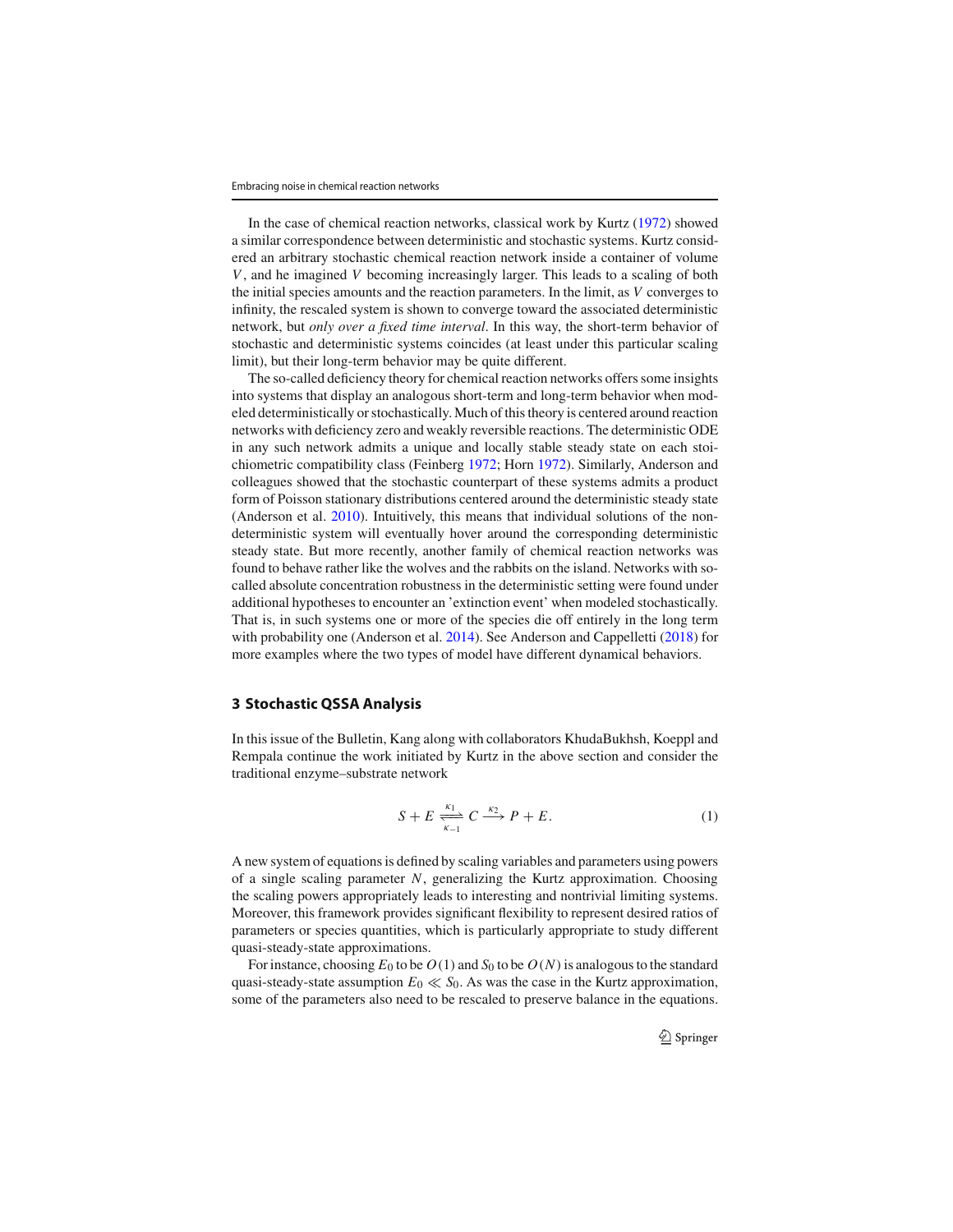

**Fig. 1** Sample solutions of the enzyme–substrate stochastic model (1), pictured in blue and obtained using the Gillespie algorithm, compared with solutions of the total QSSA limiting system pictured in red. **a** Simulation with scaling parameter  $N = 100$ , using two different initial conditions. **b** Scaling parameter *N* = 1000. In both subfigures, the displayed curves correspond to the sum of the substrate *S* and the complex *C* (Color figure online)

Using the law of large numbers for the Poisson distribution, the limiting system is shown to be deterministic and to satisfy the standard Michaelis–Menten formula.

While the above analysis was already present in the literature for the standard QSSA, Kang et al. (2019) carry out a similar procedure with two other existing forms of QSSA, known as total QSSA and reverse QSSA, by using different assumptions on ratios between different species or parameters and implementing these ratios with the proper scaling scheme. See Fig. 1 for a comparison of the total QSSA system and its limiting solution. Kang et al. also carry out a form of QSSA with an enzyme– substrate–inhibitor model, to illustrate the same analysis in other chemical reaction systems. In every case, they show that individual runs of the stochastic model agree with the corresponding limiting system.

Notice that the scaling method replaces the standard quasi-steady-state method of setting some of the time derivatives to zero, e.g.,  $C' \approx 0$  in the classic approximation. Since the two methods are not identical, one might consider the systematic scaling analysis of a *deterministic* system, compared with the same scaling limit applied to the corresponding stochastic system. Indeed, a scaling analysis of the deterministic standard QSSA network was already performed by Lin and Segel (1988) and Segel and Slemrod (1989). For certain systems, the scaling limit of both the stochastic and deterministic models can be the same. Also, there are examples such as Example 4.2 in Kang et al., in which the limit system after scaling the stochastic network is still stochastic and thus necessarily different from any scaling limit of the corresponding deterministic model.

# **4 Stochastic Cell Polarity Model**

Cell polarization is a process that precedes many spatial biological functions such as cell division or the generation of specialized shapes. The protein Cdc42 is one of the main regulators of cell polarization in various organisms, from yeast to humans (Etienne-Manneville 2004), and it has been observed in fission yeast to have periodic oscillations in addition to bistability.

 $\bigcirc$  Springer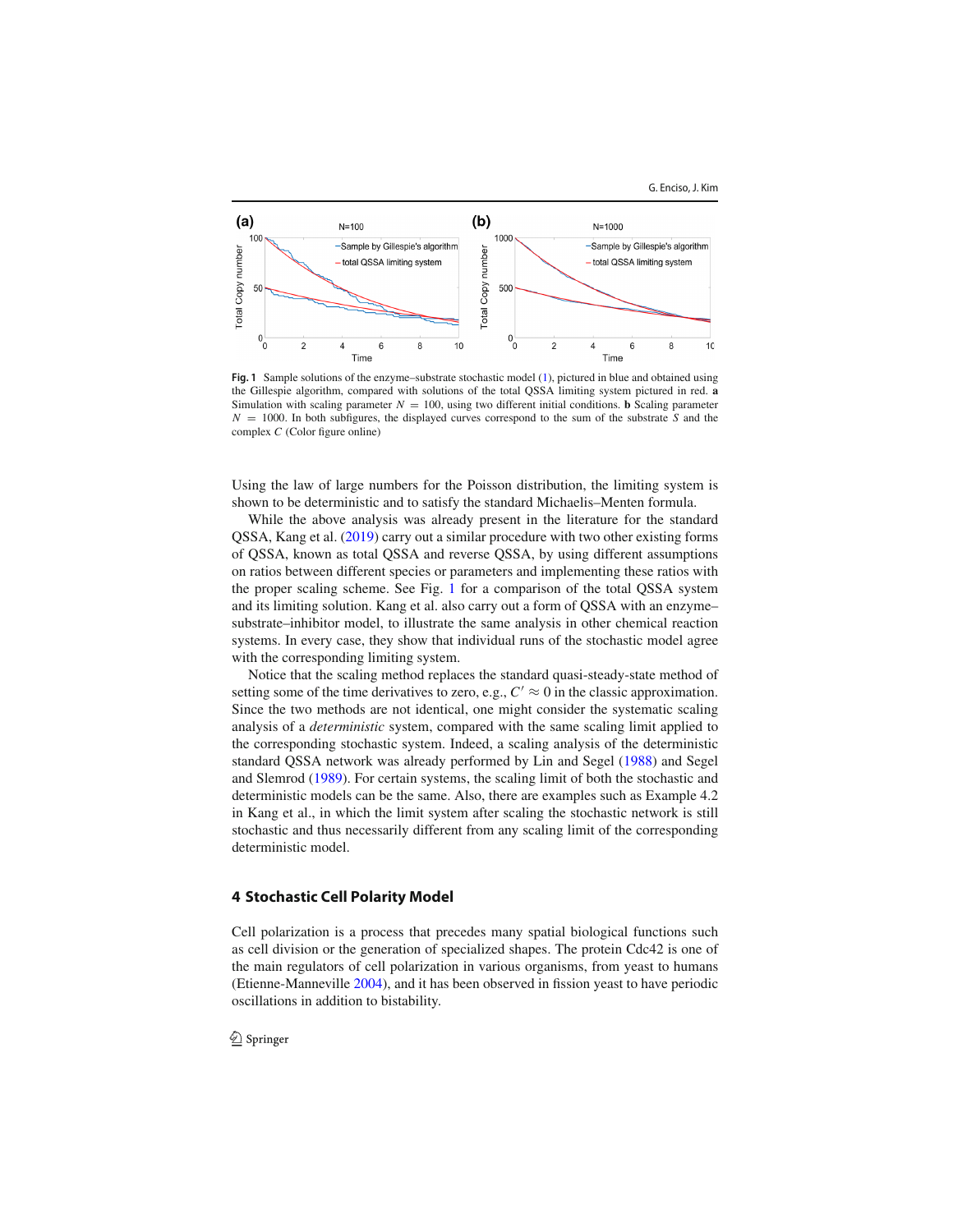

**Fig. 2** Dynamics of the stochastic Cdc42 regulatory system, in parameter regimes where the deterministic system contains **a** a damped oscillation and nearby stable steady state, or **b** a limit cycle and multiple steady states. Images from Xu et al. (2019) (Color figure online)

Xu et al. (2019) carry out the computational and quantitative analysis of a stochastic model of Cdc42 under low protein copy numbers. They had previously published a deterministic model of Cdc42 oscillations in fission yeast, which they use as the basis for this analysis (Xu and Jilkine 2018). Similar to Kang et al., they also carry out a scaling process and show that in the limit the stochastic model approaches the deterministic model.

Given this limiting behavior, one would expect that for fixed parameters the stochastic and deterministic systems would present similar dynamics. However, many examples in the literature show a more complicated picture. In certain biology models with nonlinear kinetics, noise can cause bimodality in the stochastic system, even when the deterministic dynamics is monostable (Samoilov et al. 2005), and noise also can add oscillations to the deterministic dynamics by so-called stochastic resonance (Benzi et al. 1999; Gammaitoni et al. 1998) or coherence resonance (Gang et al. 1993; Pikovsky and Kurths 1997). Xu et al. (2019) study the effect of stochasticity in several parameter regimes such as when the deterministic system has (i) multiple steady states with damped oscillations (Fig. 2a), or (ii) multiple steady states and a limit cycle (Fig. 2b).

It is shown that the stochastic system in the first parameter regime is capable of irregular but persistent 'quasi-cycles,' shown in Fig. 2a, which tend to decrease in amplitude but are regularly restarted by the noise in the system. Using power spectrum analysis, they are able to find the frequency of these quasi-cycles and show that the dominant frequency is close to the frequency of oscillation at the Hopf bifurcation point of the deterministic system. The authors also consider the stochastic system in the second parameter regime where the deterministic system has a limit cycle (Fig. 2b), showing that after a transient period stochastic solutions may leave the limit cycle and converge toward a nearby stable steady state.

### **5 Conclusion**

Stochastic systems may or may not behave like their deterministic counterparts, especially after long time periods, and we ignore stochastic effects at our own peril when

 $\mathcal{L}$  Springer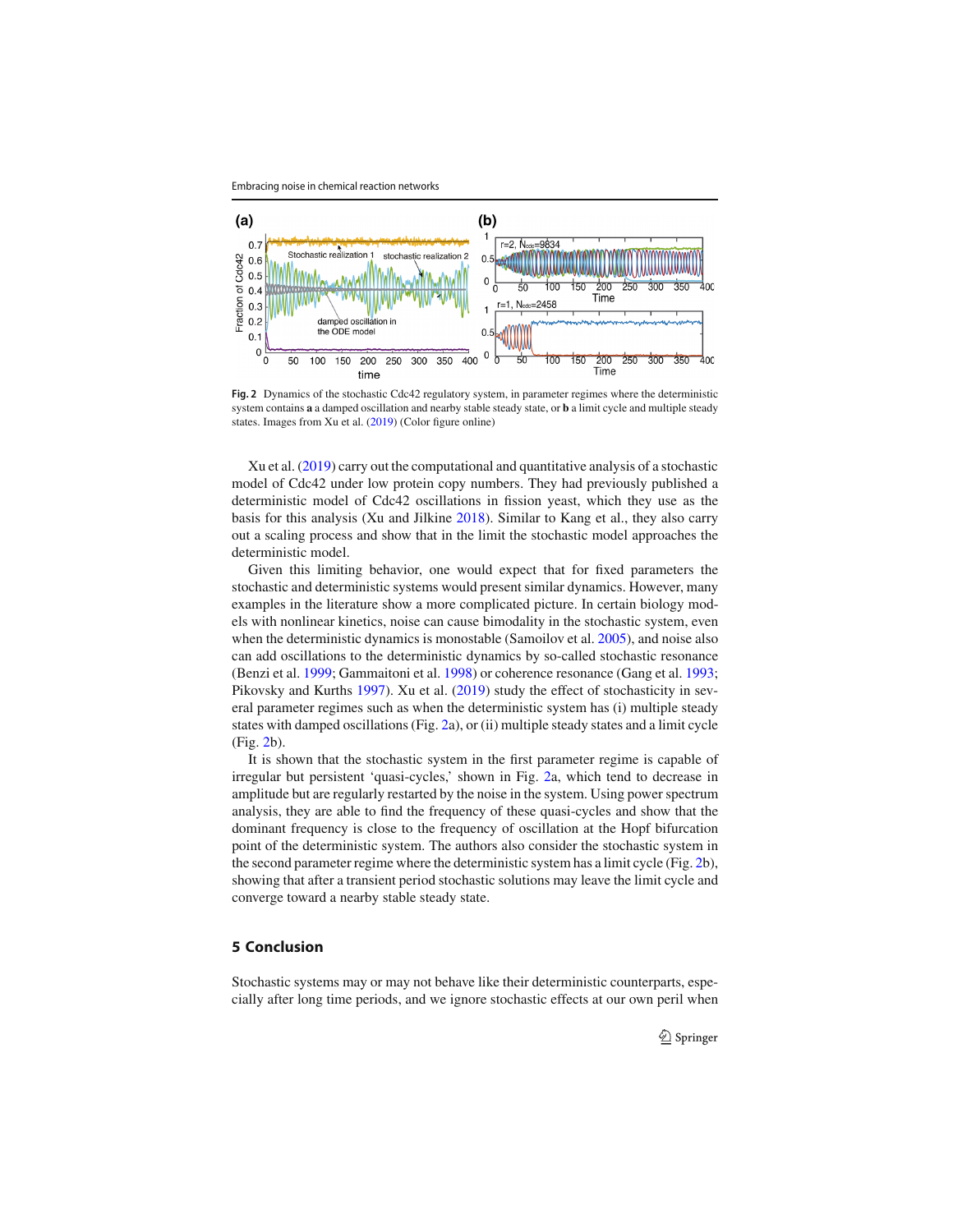modeling cellular processes. Even when a molecule of interest is present in high copy numbers, if this molecule was produced or influenced by molecules in low copy numbers, then its dynamics may still be subject to high variability. Notice that the source of the noise here is different from that in continuous-space processes like Brownian motion or many financial models. It is not sufficient to model 'noise' into the system, but it must also represent the right source of noise.

Some of the most interesting stochastic models are the ones where the overall qualitative behavior is truly different from that of the corresponding deterministic system. Models have been developed that use noise to sharpen tissue boundaries (Wang et al. 2017), increase sensitivity of a dose response (Paulsson et al. 2000) or increase system reliability as we saw above (Potvin-Trottier et al. 2016). A basic understanding of stochastic effects can allow for better design of synthetic circuits and experimental systems. Finally, many of these applications have only recently become available due to the recent development of single-cell experimental assays and microfluidic devices, opening up new avenues for enterprising modelers in the mathematical biology community.

**Acknowledgements** We would like to thank our anonymous reviewer, who contributed significantly to this manuscript, and especially for his tireless reviews of Kang et al. (2019). This material is based upon work supported by the National Science Foundation under Grant No. DMS-1616233.

## **References**

Anderson DF, Cappelletti D (2018) Discrepancies between extinction events and boundary equilibria in reaction networks. [arXiv:1809.04613](http://arxiv.org/abs/1809.04613) (Submitted)

Anderson DF, Craciun G, Kurtz TG (2010) Product-form stationary distributions for deficiency zero chemical reaction networks. Bull Math Biol 72(8):1947–1970

Anderson DF, Enciso GA, Johnston MD (2014) Stochastic analysis of biochemical reaction networks with absolute concentration robustness. R Soc Interface 11:20130943

Bartholomay AF (1958) Stochastic models for chemical reactions. I. Theory of the unimolecular reaction process. Bull Math Biophys 20:175–190

Bartholomay AF (1959) Stochastic models for chemical reactions. II. The unimolecular rate constant. Bull Math Biophys 21:363–373

Benzi R, Sutera A, Vulpiani A (1999) The mechanism of stochastic resonance. J Phys A 14:L45301

Delbrück M (1940) Statistical fluctuations in autocatalytic reactions. J Chem Phys 8(1):120–124

Elowitz MB, Leibler S (2000) A synthetic oscillatory network of transcriptional regulators. Nature 403:335– 338

Etienne-Manneville S (2004) Cdc42: the centre of polarity. J Cell Sci 117(8):1291–1300

Feinberg M (1972) Complex balancing in general kinetic systems. Arch Ration Mech Anal 49:187–194 Gagniuc PA (2017) Markov chains: from theory to implementation and experimentation. Wiley, New York Gammaitoni L, Hänggi P, Jung P, Marchesoni F (1998) Stochastic resonance. Rev Mod Phys 70:223–287 Gang H, Ditzinger T, Ning CZ, Haken H (1993) Stochastic resonance without external periodic force. Phys Rev Lett 71:807–810

Gillespie DT (1977) Exact stochastic simulation of coupled chemical reactions. J Phys Chem 81(25):2340– 2361

Hahl SK, Kremling A (2016) A comparison of deterministic and stochastic modeling approaches for biochemical reaction systems: on fixed points, means, and modes. Front Genet 7:157

Horn FJM (1972) Necessary and sufficient conditions for complex balancing in chemical kinetics. Arch Ration Mech Anal 49(3):172–186

Ingalls BP (2012) Mathematical modeling in systems biology: an introduction. MIT Press, Cambridge